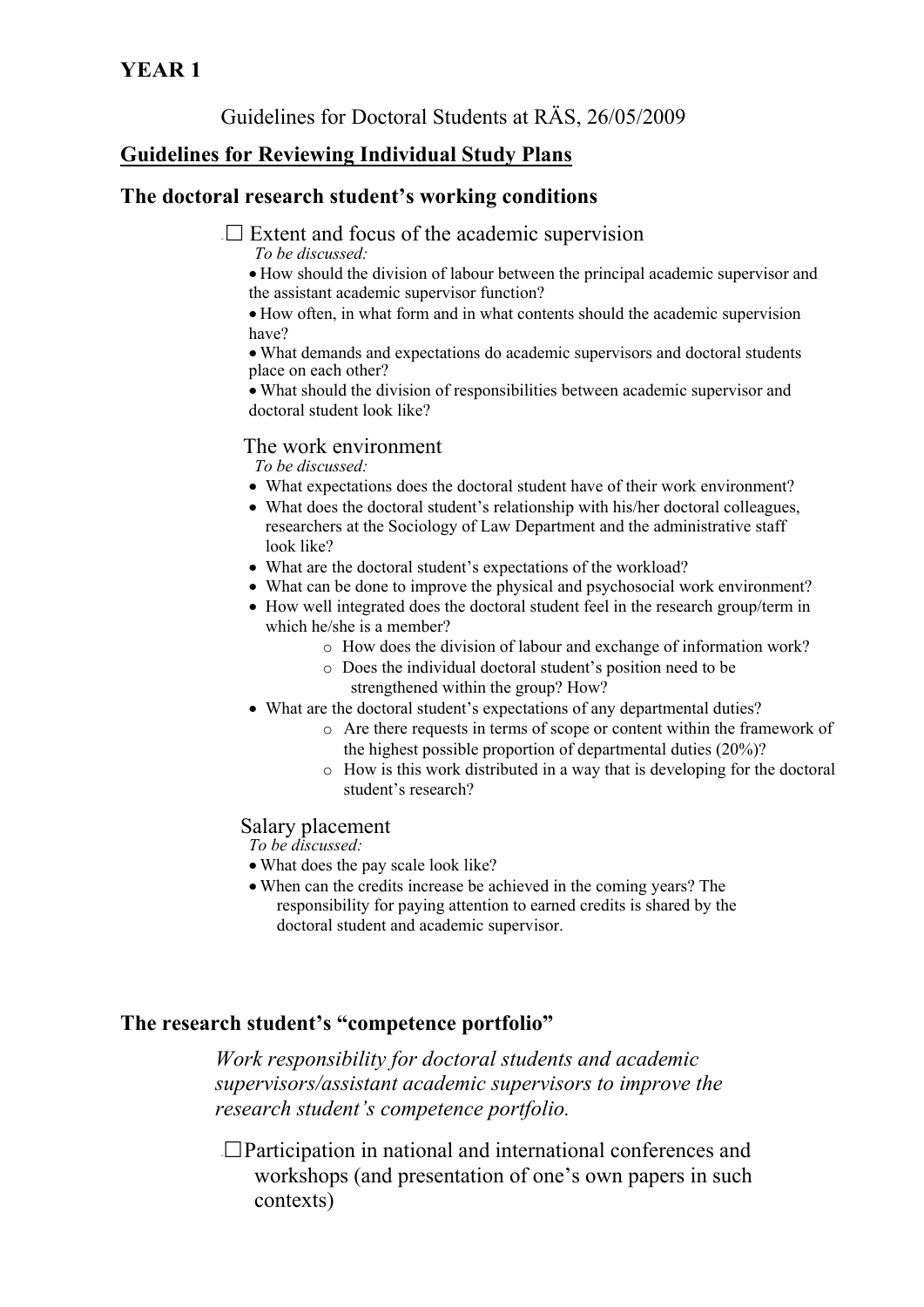- ∙ *Which conferences and workshops are relevant and suitable for the coming year?*
- . *What type of support does the doctoral student feel is needed in preparation before attending a conference or participating in a workshop?*
- ∙ *What is expected of the doctoral student with their participation?*
- $\bullet$  *Which foundations can the doctoral student apply to for grants in order to receive travel grants?*

 $\square$  Submission of articles to journals (and conferences)

*When might it be relevant to write during the year?* 

 *Should articles be written individually by the doctoral student or in collaboration with the academic supervisor/assistant academic supervisor?* 

 *Which journals are relevant and should possibly be considered to submit to for publication?* 

Establishment of networks and collaboration with other researchers in the field

*Which contacts are important for the doctoral student?* 

*Can academic supervisors/assistant academic supervisors contribute with contacts or networking?* 

Participation in seminars and courses at other universities (in Sweden or abroad)

- *What opportunities are there in the next four years?*
- *Is there an interest?*

~

- Stays abroad at scientific/research institutions
- *What opportunities are there in the next four years?*
- *Is there an interest?*

 Professionally relevant courses of other than those especially related to the subject (communication/presentation, pedagogy, etc.)

- . *What courses are available? Whom should the doctoral student contact to get information about courses?* 
	- *How can other courses contribute to the doctoral student's competence portfolio?*
- *How can they contribute to the research student's career opportunities inside/outside the university?*

 *Note: Doctoral students who are teaching courses are expected to complete teacher training* 

*corresponding to a minimum of two weeks of higher education pedagogical teacher training within their* 

*doctoral education or departmental duties.* 

Teaching experiences of various kinds

*What teaching possibilities are available during the upcoming year?* 

- *How does the teaching contribute to the competence portfolio and with future career opportunities within/outside the university?*
- *How does the planned teaching affect the work to complete dissertation?*

<sup>~</sup> Qualifications/experience in regards to the disseminating of research information ("third stream activities")

 *How can the doctoral student receive support in learning how to disseminate their research?*